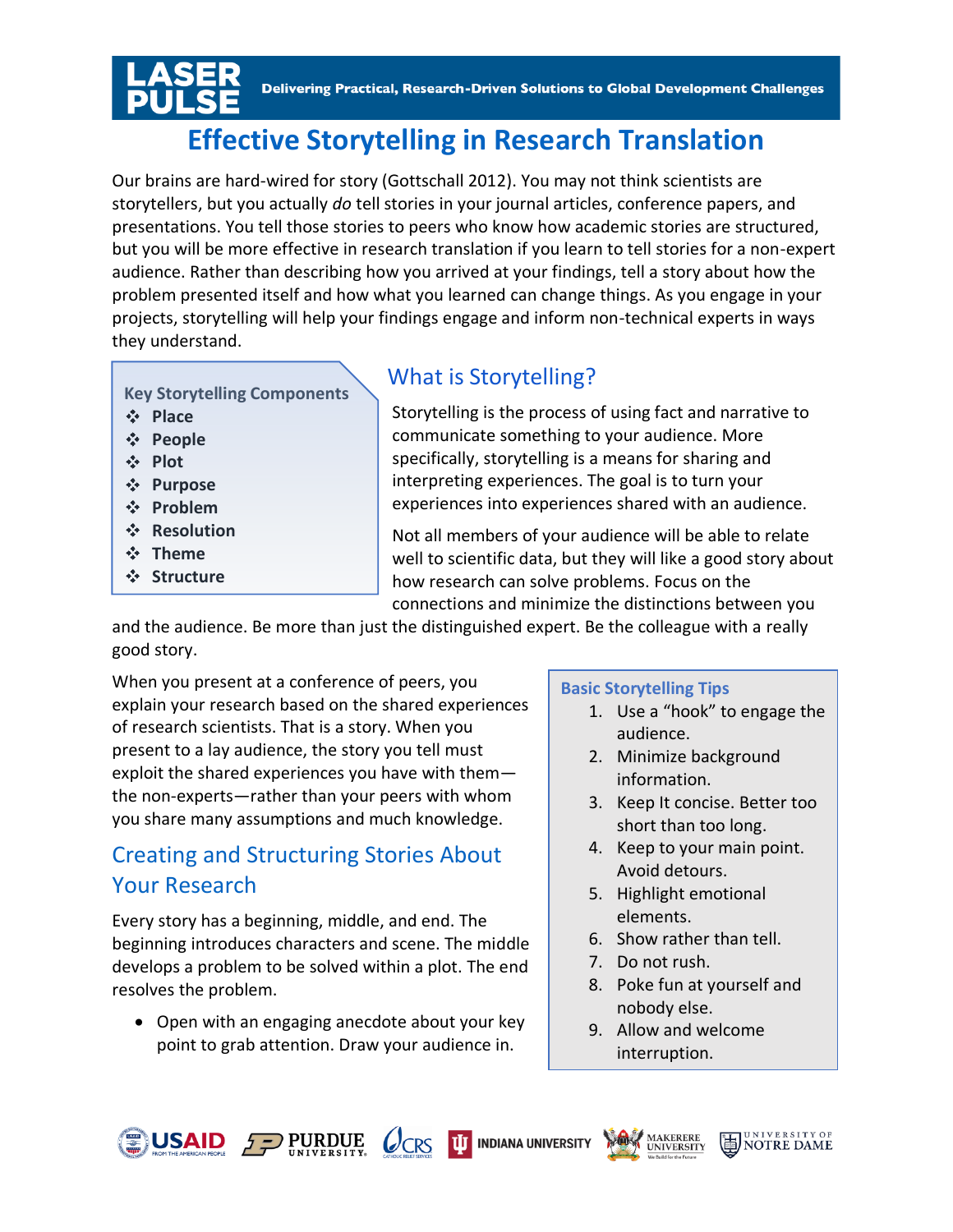

- Introduce main and secondary characters and describe their relationships. Help your listeners relate to your characters as fellow human beings with a common mission.
- Describe the scene where the action takes place. Help them see the place.
- Put your characters into the action of an unfolding plot. As your characters engage with each other, your listeners engage with your ideas about relationships.
- End with the solution and perhaps characters expressing newfound understanding.



*Figure 1: Freytag, Gustav (1900) [Copyright 1894], Freytag's Technique of the Drama, An Exposition of Dramatic Composition and Art by Dr. Gustav Freytag: An Authorized Translation From the Sixth German Edition by Elias J. MacEwan, M.A. (3rd ed.), Chicago: Scott, Foresman and Company.*

based on scientific research can work.

## The Ladder of Abstraction

A classic storytelling structure is the Dramatic Arc (Figure 1). As you can see, it has a beginning, middle, and end where a climactic moment provides the greatest intensity. In many stories based on research, the climax is the evidence-based solution to a specific problem.

Telling a story is persuasion. By helping your audience to see the important relationships between people, places, and ideas, you help them understand how solutions

Explaining the relationship between abstract theory and concrete action is challenging. Building a series of intermediate steps between them will be more effective in constructing your story. This way, the reader gradually builds a chain of relationships between these seemingly distinct levels of understanding.

Consider using S.I. Hayakawa's theoretical model, the Ladder of Abstraction (Figure 2), to reveal how story concepts can be understood at different levels and then build those different levels



*Figure 2: The Ladder of Abstraction. Adapted from Barrett, Tom. (2018) Up and Down the Ladder of Abstraction.*

of understanding into your narrative. In this example on silage farming techniques, the farmer's aspiration is prosperity, while the daily fear is that their cow will die and jeopardize the family's livelihood. Between these two extremes are intermediary concepts that connect them.

The Ladder is especially useful for scientists because you generally think in abstraction and conceptualization, but you often must convey concepts and findings in concrete terms to

audiences far less familiar with the theories you work within. Please see the Worksheet for more details about the Ladder and watch the Module for more insight into how you can improve your storytelling.